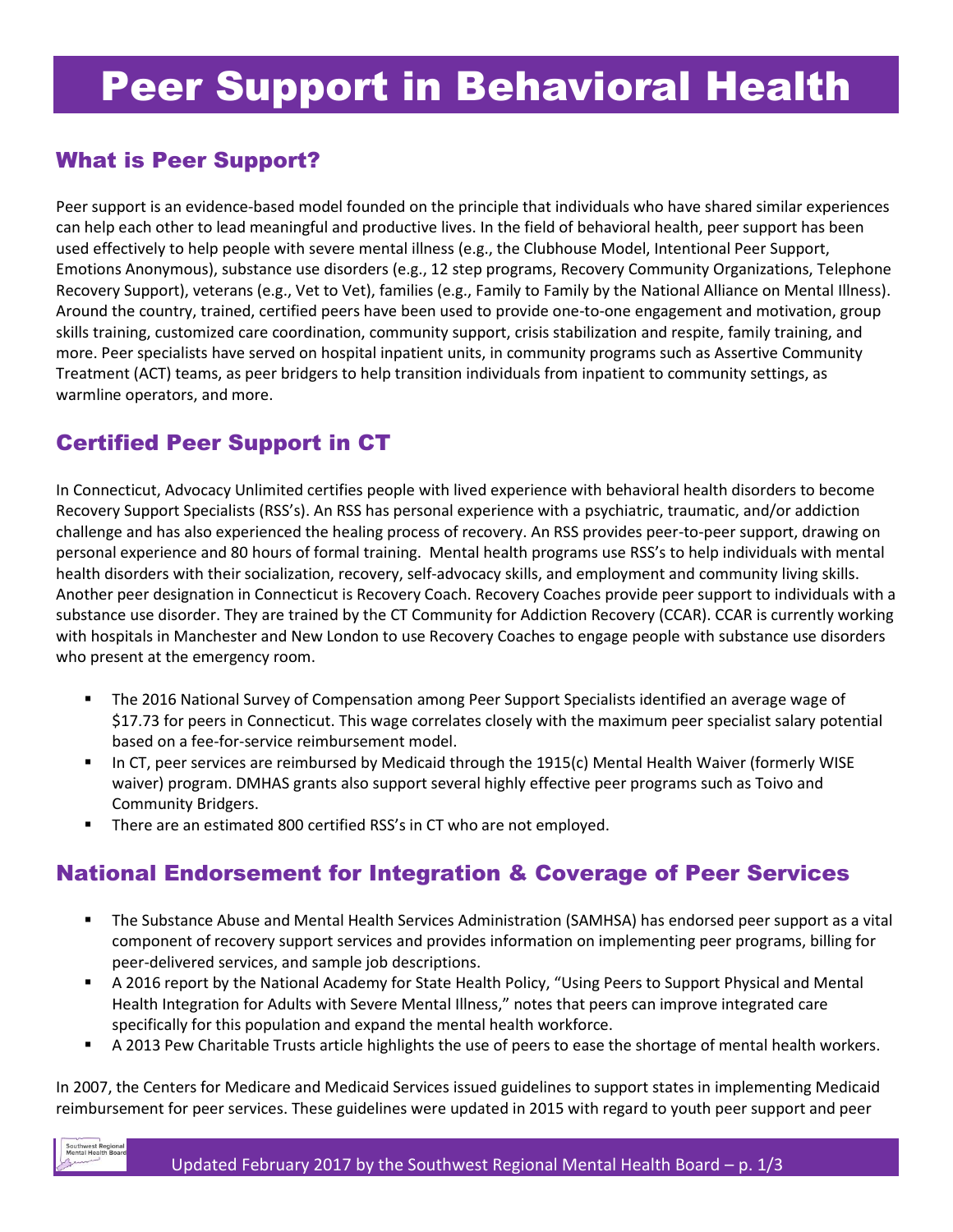recovery coaches for substance use disorders. (See also 2016 webinar at samhsa.org on "Maximizing Medicaid Coverage for Peer Support Services: Lessons from Georgia.")

- A 2010 SAMHSA / Partners for Recovery report, "Financing Recovery Support Services: Review & Analysis of Funding" recommends increasing funding for recovery support services (including peer services) throughout the continuum of care, including private sources.
- As of 2017, 40 states provide Medicaid reimbursement for peer services.
- **At the 2016 iNAPS Conference it was noted that peer-delivered services are lacking in the private and primary care sectors as a result of lack of insurance coverage from private insurers and Medicare.**

### Benefits & Cost-Effectiveness of Peer Support

Peer programs have been found effective, with demonstrated outcomes including:<sup>1</sup>

| • Increased life expectancy                 | Reduced use of emergency services                 |
|---------------------------------------------|---------------------------------------------------|
| Improved quality of life                    | Increased awareness of condition                  |
| • Reduced isolation                         | I • Improved self-efficacy                        |
| <b>EXAMPLE Heightened empathic response</b> | Decreased depression                              |
| Increased self-esteem                       | I Improved self-care skills, including medication |
|                                             | adherence                                         |

Peer support has a proven record of success in the community, with dozens of studies reinforcing its value and costeffectiveness in the mental health system.

- Certified Peer Specialists in Pierce County, Washington provided respite services as an alternative to immediately hospitalizing people in crisis. Involuntary hospitalizations were reduced by 32%, saving an estimated \$1.99 million per year. $3$
- A study in New York found that clients who worked with a "Peer Bridger" reduced their average length of hospitalization from 6 days to 2.3 days.<sup>4</sup>
- According to a major health care provider in Arizona, the addition of peer support staff at two major psychiatric hospitals has resulted in a 36% reduction in the use of seclusion, a 48% reduction in the use of restraints, and a 56% reduction in hospital readmission rates.<sup>5</sup>
- A Connecticut study of patients with a history of multiple admissions for inpatient services revealed that patients who worked with a "Peer Mentor" had 42% fewer admissions and 48% fewer total hospital days of service after nine months, compared to the control group.<sup>6</sup>
- In Clackamas County, Oregon, the provision of peer services to some 5000 adults, youth, and families was estimated to have saved ~\$2.3 million: \$1.289 million in jail costs, \$720,400 in welfare costs, and \$283,000 from system savings through a peer warmline. In one example, a woman who had been visiting the Emergency Department weekly met with a peer instead, for a cost savings of ~\$55,600. This program operates on a budget of \$1.7 million. (2016 Peer Link webinar)
- A 2014 Medicare & Medicaid Research Review did a retrospective analysis of 2003-04 data from Georgia's thennew peer program (the first nationally), which connected people with severe mental illness with peer supports in response to a shortage of mental health professionals and one of the lowest rates of state funding for mental health. The program was found successful in providing access to care: participants sought more professional care, filled more drug prescriptions, and used acute-care facilities less. This study also found evidence of a doseresponse relationship: higher levels of peer support were associated with lower psychiatric hospitalization costs.
- A 2006 Georgia study found that clients who had Certified Peer Specialists involved in their care experienced reduced symptoms, increased skills and abilities, and increased access to needed resources. These improvements led to an average savings of \$5,494 per year per person.<sup>2</sup>